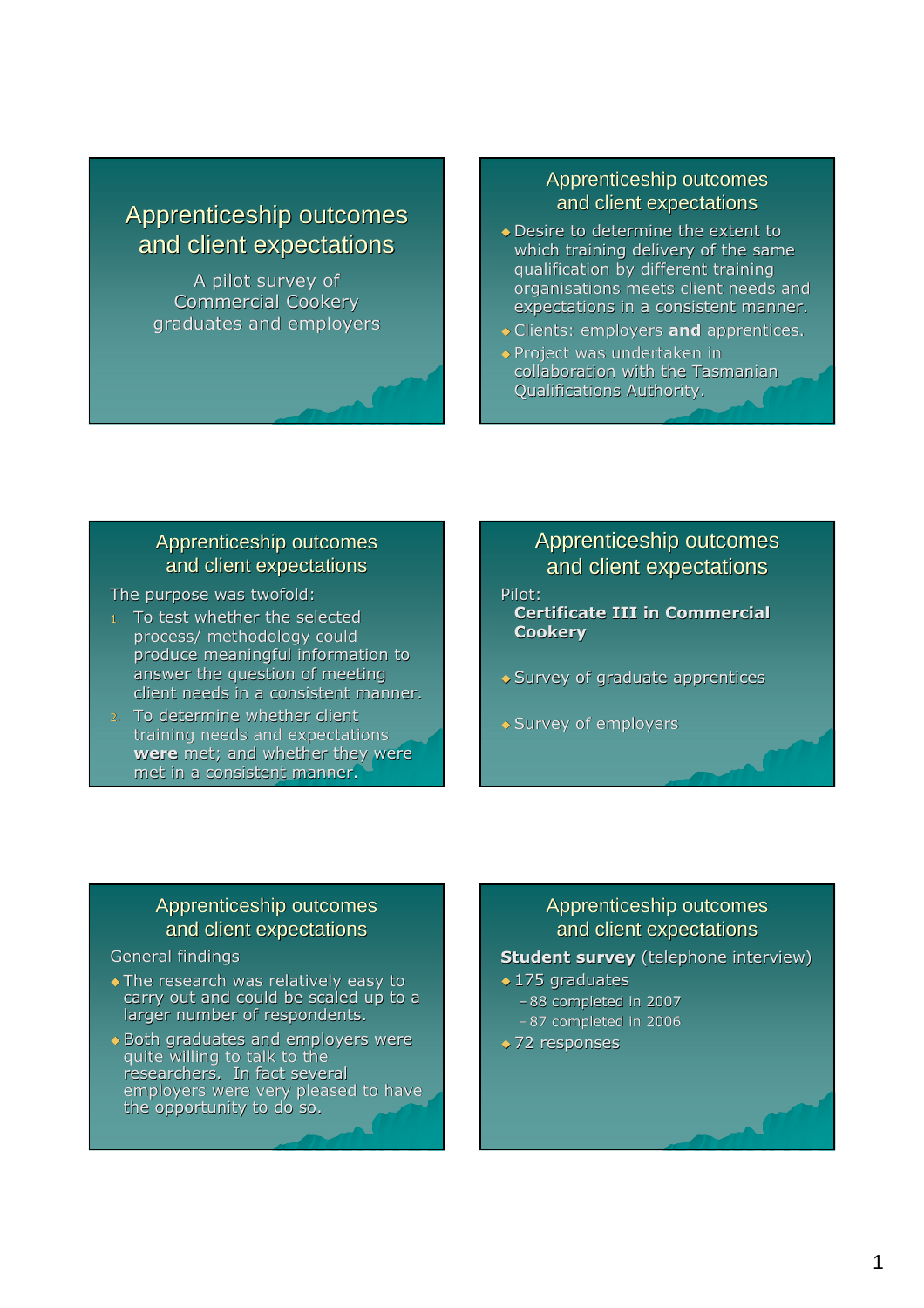









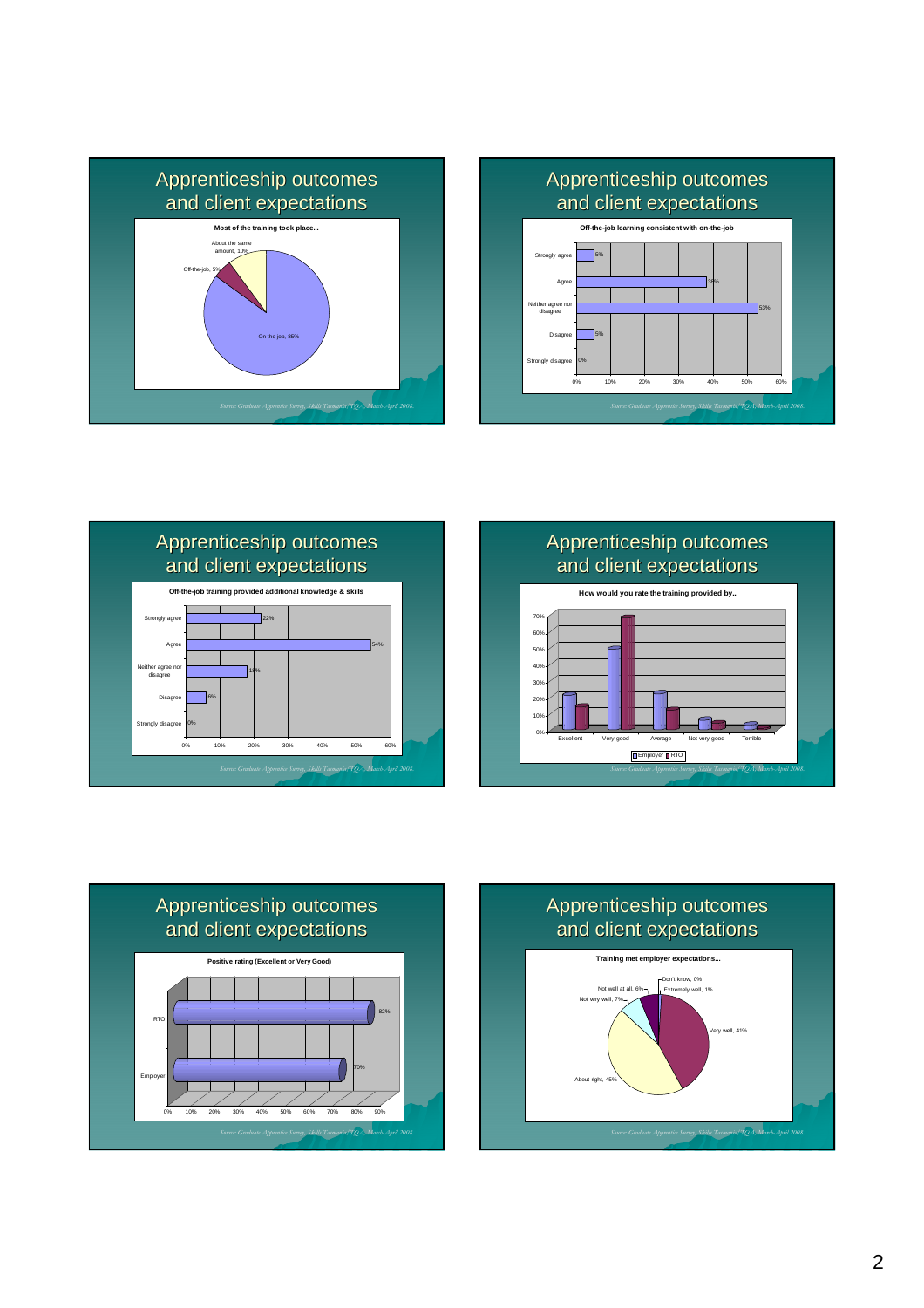











### Apprenticeship outcomes and client expectations

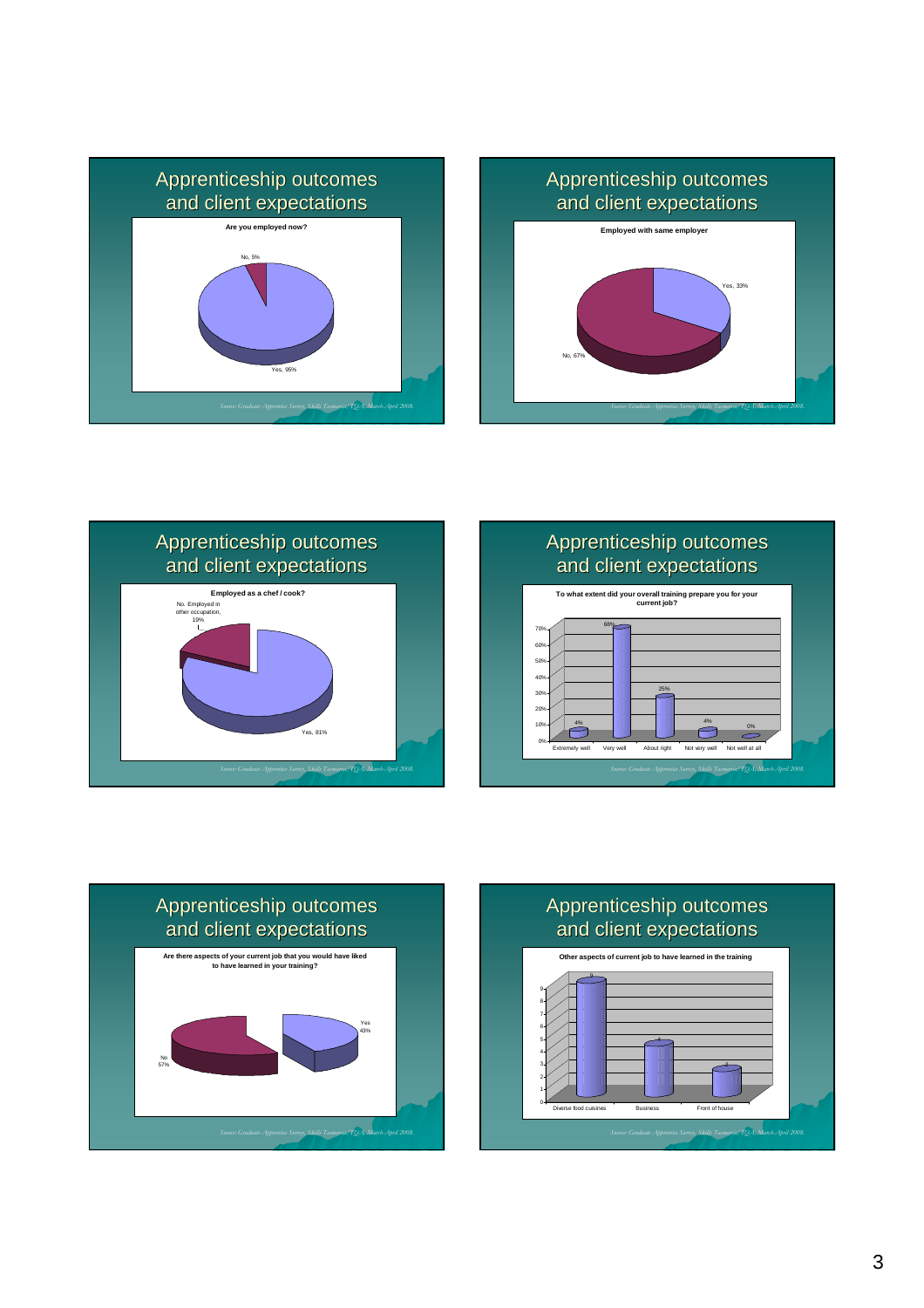





# Apprenticeship outcomes and client expectations

#### Employer survey

- ◆ 14 employers
- ◆ Face to face interviews
- ◆ Statewide
- Across various types of business (café, pub, restaurant, hotel, catering business, etc)

## Apprenticeship outcomes and client expectations

- Knowledge and skills of those who have completed a Commercial Cookery apprenticeship.
- ◆ Do they meet industry expectations?
- Mostly, yes; But only a start.

### Apprenticeship outcomes and client expectations

- Was there consistency of outcomes between different RTOs?
- Most said "yes"; a few said "no".
- **Trainers were a factor.**